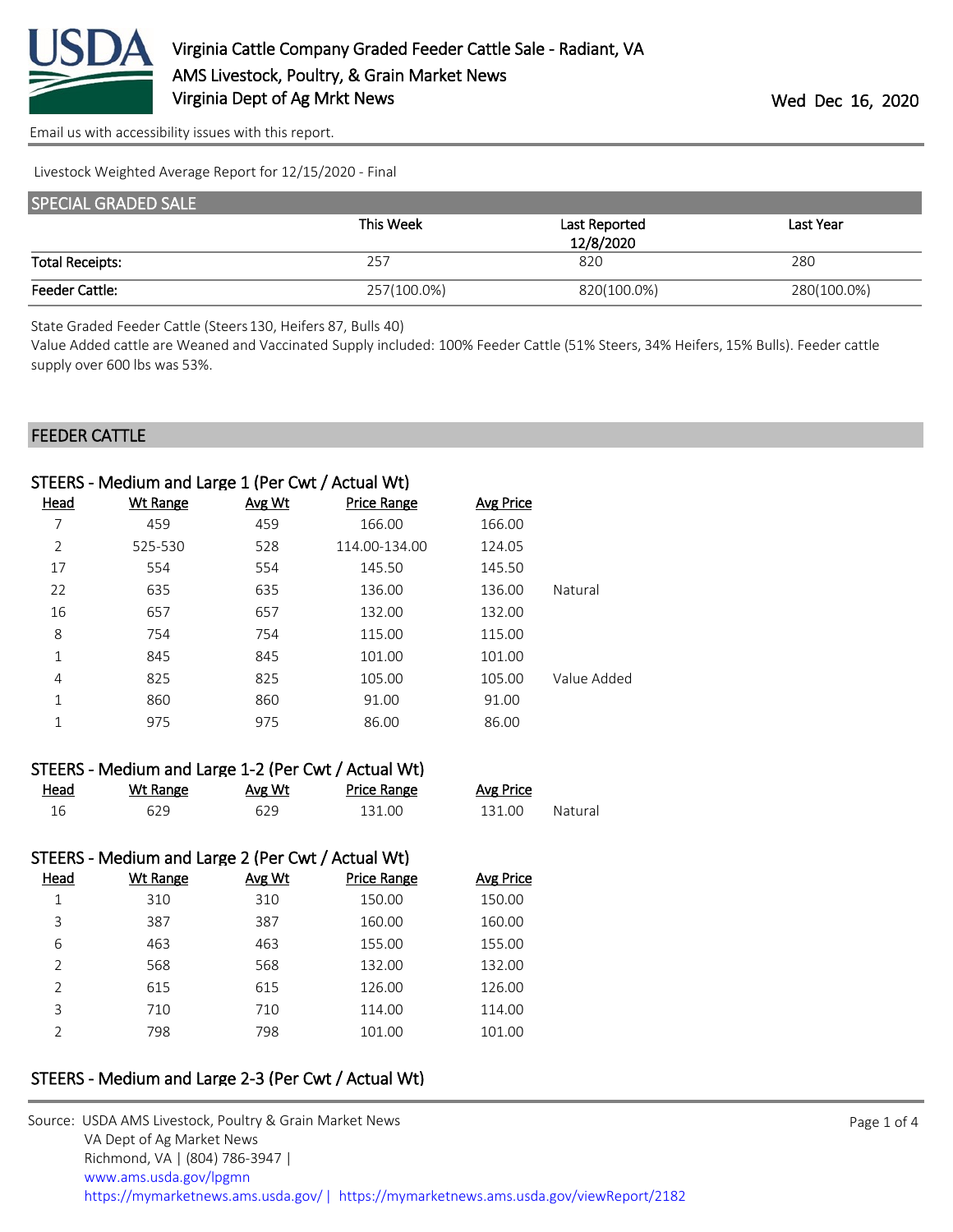

| <b>Head</b>    | ian as with accessibility issues with this report.<br><b>Wt Range</b> | Avg Wt | <b>Price Range</b>                                   | <b>Avg Price</b> |         |
|----------------|-----------------------------------------------------------------------|--------|------------------------------------------------------|------------------|---------|
| $\overline{2}$ | 430                                                                   | 430    | 89.00                                                | 89.00            |         |
|                |                                                                       |        |                                                      |                  |         |
|                | STEERS - Medium and Large 3 (Per Cwt / Actual Wt)                     |        |                                                      |                  |         |
| <b>Head</b>    | <b>Wt Range</b>                                                       | Avg Wt | <b>Price Range</b>                                   | <b>Avg Price</b> |         |
| $\mathbf 1$    | 345                                                                   | 345    | 144.00                                               | 144.00           |         |
| 3              | 447                                                                   | 447    | 124.00                                               | 124.00           |         |
| $\overline{2}$ | 543                                                                   | 543    | 121.00                                               | 121.00           |         |
|                |                                                                       |        |                                                      |                  |         |
|                | STEERS - Large 1-2 (Per Cwt / Actual Wt)                              |        |                                                      |                  |         |
| <b>Head</b>    | <b>Wt Range</b>                                                       | Avg Wt | <b>Price Range</b>                                   | <b>Avg Price</b> |         |
| 4              | 650                                                                   | 650    | 109.00                                               | 109.00           |         |
| $\mathbf{1}$   | 825                                                                   | 825    | 70.00                                                | 70.00            |         |
| $\overline{2}$ | 975                                                                   | 975    | 79.00                                                | 79.00            |         |
|                |                                                                       |        |                                                      |                  |         |
|                | STEERS - Small 1 (Per Cwt / Actual Wt)                                |        |                                                      |                  |         |
| <b>Head</b>    | <b>Wt Range</b>                                                       | Avg Wt | <b>Price Range</b>                                   | <b>Avg Price</b> |         |
| $\mathbf{1}$   | 350                                                                   | 350    | 131.00                                               | 131.00           |         |
|                |                                                                       |        |                                                      |                  |         |
|                | HEIFERS - Medium and Large 1 (Per Cwt / Actual Wt)                    |        |                                                      |                  |         |
| <b>Head</b>    | <b>Wt Range</b>                                                       | Avg Wt | <b>Price Range</b>                                   | <b>Avg Price</b> |         |
| 3              | 377                                                                   | 377    | 121.00                                               | 121.00           |         |
| $\mathbf 1$    | 440                                                                   | 440    | 87.00                                                | 87.00            |         |
| 4              | 491                                                                   | 491    | 120.00                                               | 120.00           |         |
| 8              | 535-546                                                               | 545    | 115.00-120.00                                        | 119.39           |         |
| 1              | 615                                                                   | 615    | 110.00                                               | 110.00           |         |
| 7              | 659                                                                   | 659    | 115.00                                               | 115.00           |         |
| 3              | 753                                                                   | 753    | 100.00                                               | 100.00           |         |
| 6              | 848                                                                   | 848    | 100.00                                               | 100.00           | Natural |
| $\mathbf 1$    | 1045                                                                  | 1045   | 71.00                                                | 71.00            |         |
|                |                                                                       |        |                                                      |                  |         |
|                |                                                                       |        | HEIFERS - Medium and Large 1-2 (Per Cwt / Actual Wt) |                  |         |
| <b>Head</b>    | <b>Wt Range</b>                                                       | Avg Wt | <b>Price Range</b>                                   | <b>Avg Price</b> |         |
| 4              | 436                                                                   | 436    | 130.00                                               | 130.00           |         |
|                |                                                                       |        |                                                      |                  |         |
|                |                                                                       |        |                                                      |                  |         |
| <u>Head</u>    | HEIFERS - Medium and Large 2 (Per Cwt / Actual Wt)<br><b>Wt Range</b> | Avg Wt | <b>Price Range</b>                                   | <b>Avg Price</b> |         |
| 2              | 378                                                                   | 378    | 121.00                                               | 121.00           |         |
| 4              | 471                                                                   | 471    | 120.00                                               | 120.00           |         |
| 2              | 590                                                                   | 590    | 110.00                                               | 110.00           |         |
|                |                                                                       |        |                                                      |                  |         |
| 4              | 638                                                                   | 638    | 112.00                                               | 112.00           |         |
| 3              | 760-795                                                               | 772    | 81.00-95.00                                          | 90.19            |         |
|                |                                                                       |        |                                                      |                  |         |
|                | Source: USDA AMS Livestock, Poultry & Grain Market News               |        |                                                      |                  |         |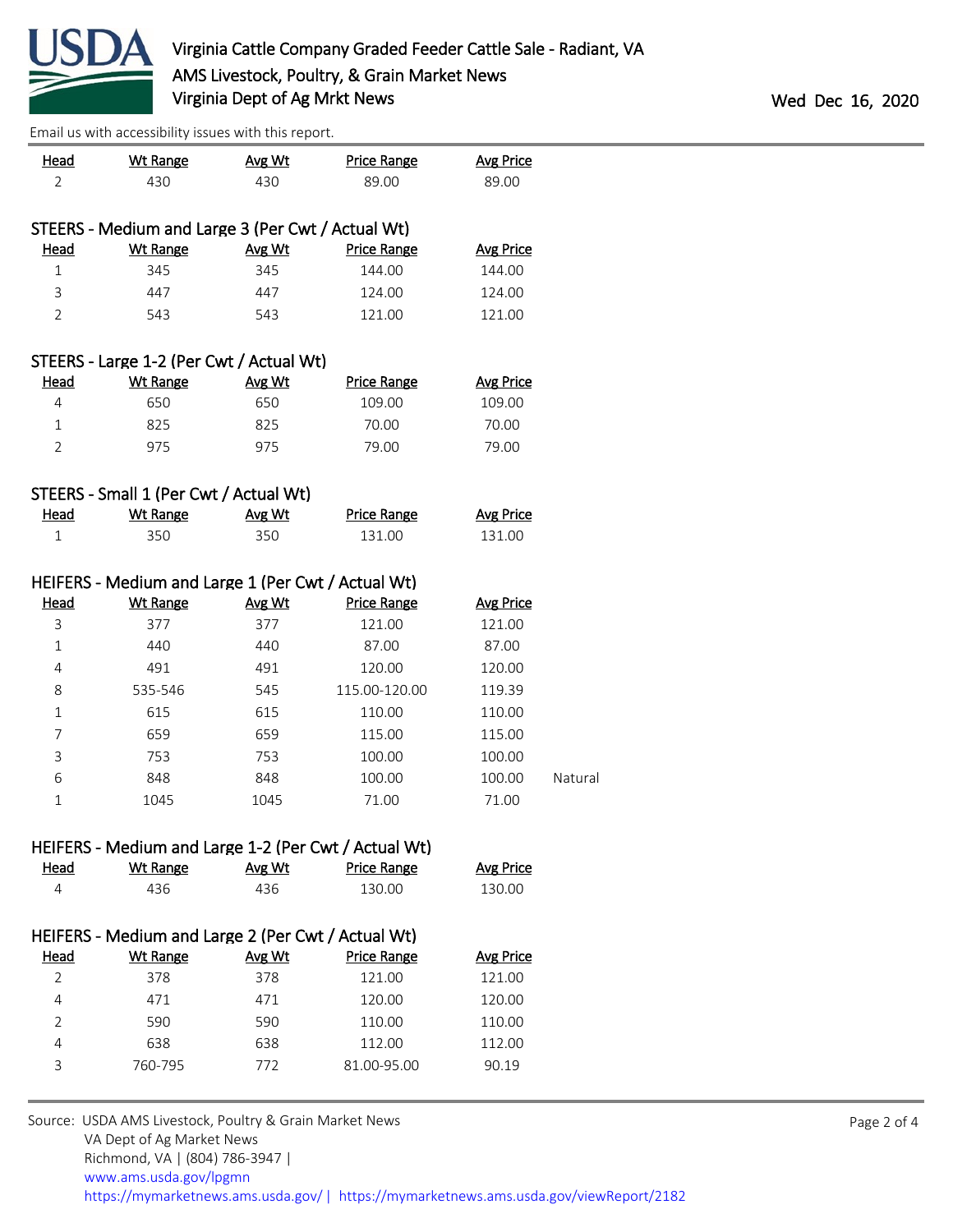

| HEIFERS - Medium and Large 2-3 (Per Cwt / Actual Wt) |          |        |             |           |         |
|------------------------------------------------------|----------|--------|-------------|-----------|---------|
| Head                                                 | Wt Range | Avg Wt | Price Range | Avg Price |         |
|                                                      | 567      | 567    | 116.00      | 116.00    | Natural |
| Δ                                                    | 603      | 603    | 109.00      | 109.00    |         |

# HEIFERS - Medium and Large 3 (Per Cwt / Actual Wt)

| Head           | Wt Range | Avg Wt | <b>Price Range</b> | <b>Avg Price</b> |
|----------------|----------|--------|--------------------|------------------|
|                | 300      | 300    | 119.00             | 119.00           |
| 3              | 353      | 353    | 119.00             | 119.00           |
| 3              | 462      | 462    | 104.00             | 104.00           |
| $\overline{2}$ | 535      | 535    | 107.00             | 107.00           |
|                | 630      | 630    | 91.00              | 91.00            |
|                | 725      | 725    | 89.00              | 89.00            |

### HEIFERS - Medium and Large 4 (Per Cwt / Actual Wt)

| Head          | Wt Range | Avg Wt | <b>Price Range</b> | <b>Avg Price</b> |
|---------------|----------|--------|--------------------|------------------|
|               | 320      | 320    | 41.00              | 41.00            |
| $\mathcal{P}$ | 410      | 410    | 51.00              | 51.00            |
| 3             | 457      | 457    | 51.00              | 51.00            |
|               | 545      | 545    | 51.00              | 51.00            |
| 1             | 590      | 590    | 82.00              | 82.00            |
|               | 605      | 605    | 51.00              | 51.00            |

#### HEIFERS - Large 1-2 (Per Cwt / Actual Wt)

| Head | <u>Wt Range</u> | <u>Avg Wt</u> | <b>Price Range</b> | <b>Avg Price</b> |
|------|-----------------|---------------|--------------------|------------------|
|      | 455             | 455           | 81.00              | 81.00            |

### HEIFERS - Small 1 (Per Cwt / Actual Wt)

| <u>Head</u> | Wt Range | Avg Wt | Price Range | Avg Price |
|-------------|----------|--------|-------------|-----------|
|             | 340.     | 340    | 51.00       | 51.00     |
|             | 480      | 480    | 53.00       | 53.00     |

## BULLS - Medium and Large 1 (Per Cwt / Actual Wt)

| Head | Wt Range | Avg Wt | <b>Price Range</b> | <b>Avg Price</b> |         |
|------|----------|--------|--------------------|------------------|---------|
| 5    | 554      | 554    | 115.00             | 115.00           |         |
| 4    | 633      | 633    | 108.00             | 108.00           |         |
| 4    | 996      | 996    | 91.00              | 91.00            | Natural |
| 4    | 1030     | 1030   | 81.00              | 81.00            | Natural |
| 8    | 1199     | 1199   | 91.00              | 91.00            | Natural |

## BULLS - Medium and Large 2 (Per Cwt / Actual Wt)

| Source: USDA AMS Livestock, Poultry & Grain Market News                                |
|----------------------------------------------------------------------------------------|
| VA Dept of Ag Market News                                                              |
| Richmond, VA   (804) 786-3947                                                          |
| www.ams.usda.gov/lpgmn                                                                 |
| https://mymarketnews.ams.usda.gov/   https://mymarketnews.ams.usda.gov/viewReport/2182 |